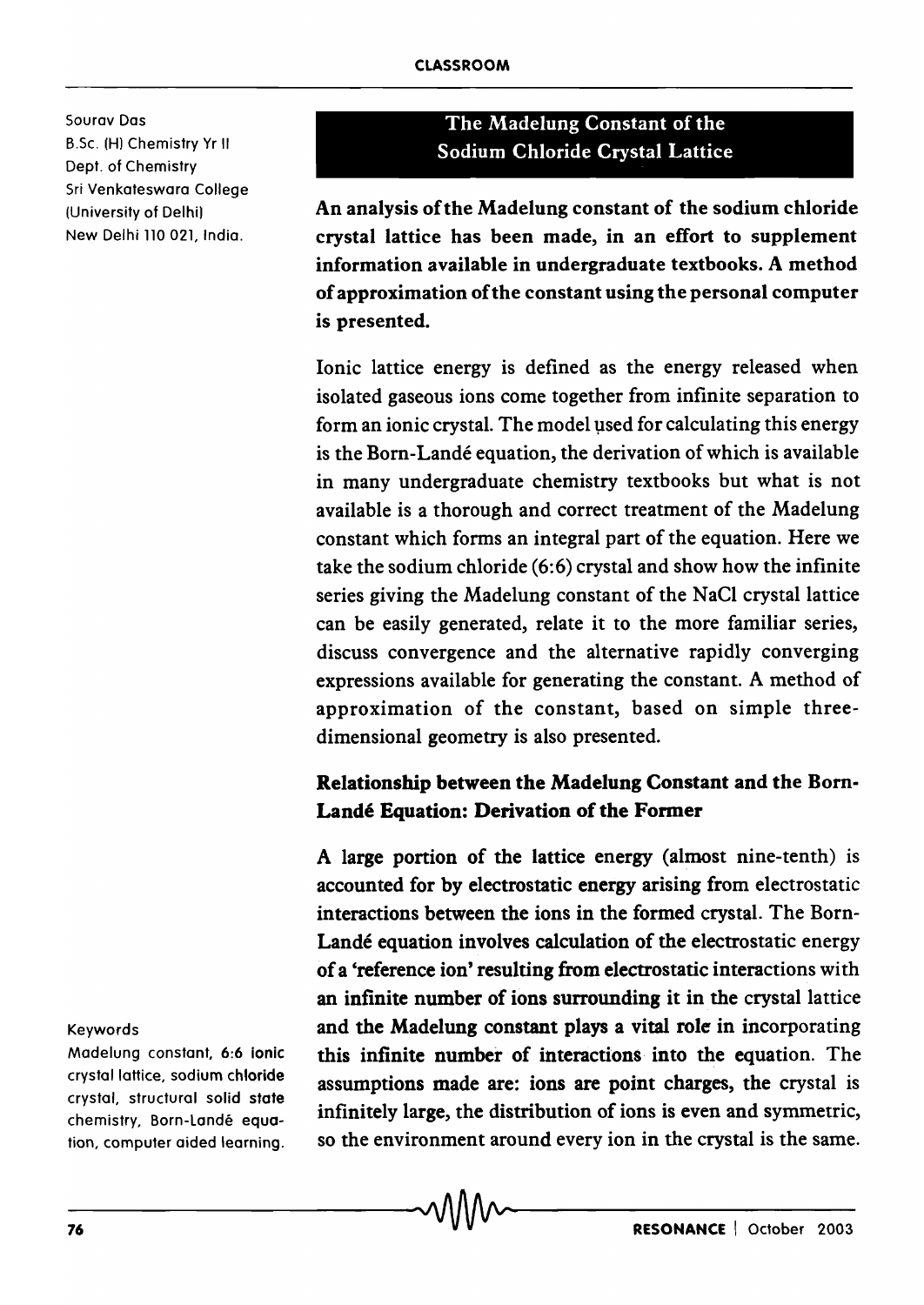

Figure 1. Linear arrangement of five point charges located on the positive and negative x axes.

Therefore once the energy for the reference ion is determined, it is multiplied by the Avogadro constant to obtain the electrostatic energy for one mole of ions. This forms the electrostatic component of the Born-Landé equation.

The diagram above *(Figure* 1) shows a linear arrangement of five point charges located on the positive and negative x-axes, separated by a distance  $r$ , the central charge being located at the origin. Let black and white spheres indicate positive and negative charges respectively of corresponding values  $Z^+$  and  $Z^-$ ,  $|Z^+|$  =  $|Z^{-}|$ . Taking r as unity, the electrostatic energy of the central charge in the presence of surrounding charges, is:

$$
\mathbf{E} = Z^+ Z^- / (4\pi \varepsilon_0) + Z^+ Z^+ / (4\pi \varepsilon_0^2) + Z^+ Z^- / (4\pi \varepsilon_0) + Z^+ Z^+ / (4\pi \varepsilon_0^2)
$$
  
=  $Z^+ Z^- / (4\pi \varepsilon_0^2) (1 - \frac{1}{2} + 1 - \frac{1}{2})$   
=  $\frac{Z^+ Z^-}{4\pi \varepsilon_0} \cdot \sum_{x=-2}^2 \frac{(-1)^{|x-1|}}{|x|} ; x \neq 0$  (1)

The above expression can be extended to a system of linearly arranged infinite number of alternating charges on either side of the central reference charge by summing over *x* from  $-\infty$  to  $+\infty$ . in (1). Note that  $|x|$  in the denominator is nothing but the distance of respective charges along the x-axis from the origin. Assigning cartesian coordinates to the points, the expression becomes:

$$
E = \frac{Z^+ Z^-}{4\pi \varepsilon_0} \cdot \sum_{i=-\infty}^{\infty} \sum_{j=0}^{0} \sum_{k=0}^{0} \frac{(-1)^{|i+j+k-1|}}{\sqrt{(i^2 + j^2 + k^2)}}; \quad i \neq 0
$$
 (2)

-R-ES-O-N-A-N-C-E--I-O-c-to-b-e-r--20-0-3------------~-------------------------------n-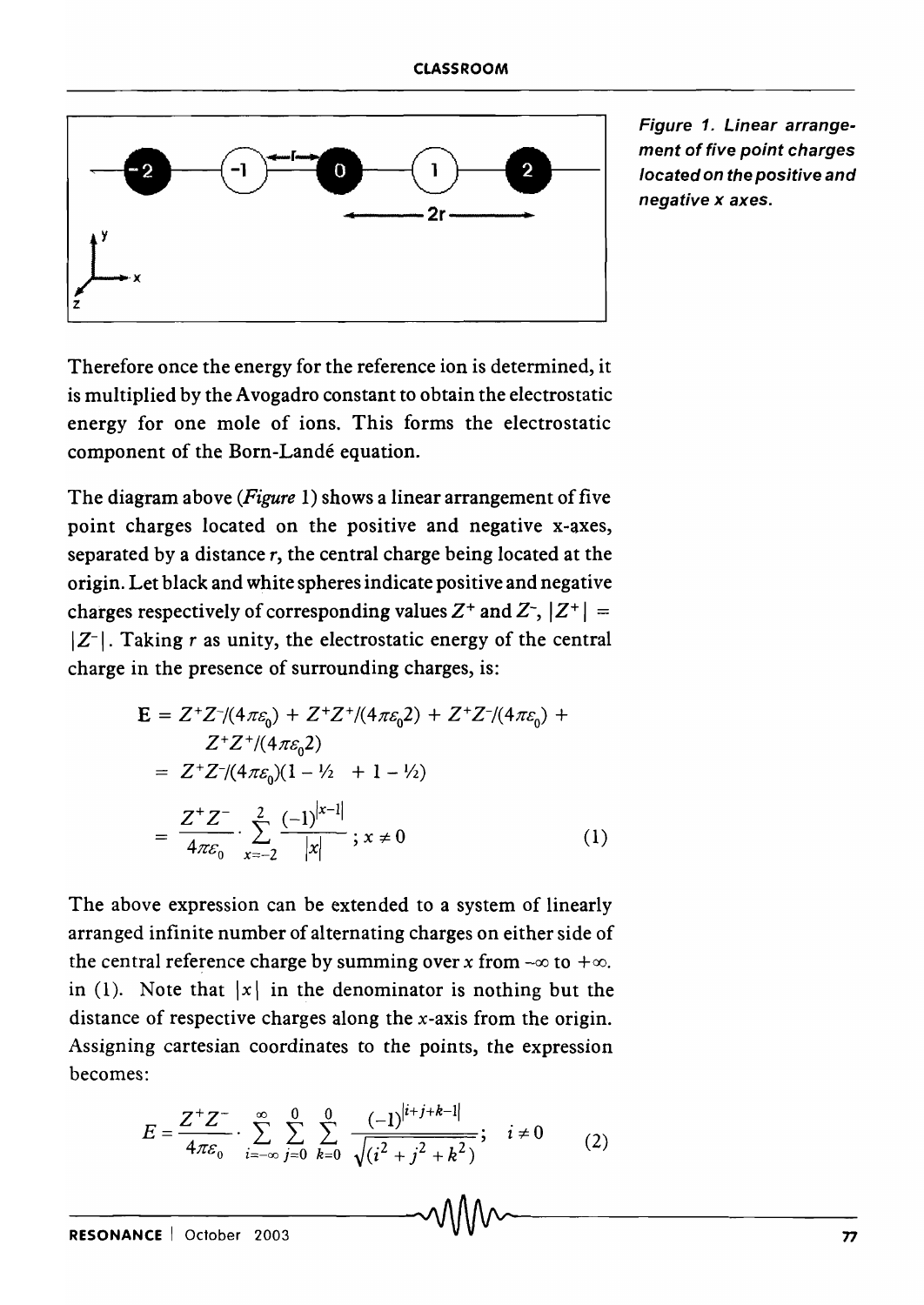Figure 2. Unit cell of sodium chloride with coordinates assigned. Like charges are represented by  $s$  are represented by  $(1,1,0)$ <br>spheres of same colour.



Note that the above expression is a conditionally convergent alternating series. The NaCl crystal lattice can also be assigned Cartesian coordinates with the reference ion placed at the origin and the remaining placed at coordinates  $(x, y, z)$  where  $x, y, z$  are not all zeroes and *x, y, z* belong to the infinite set of integers ranging from  $-\infty$  to  $+\infty$ . The justification is that all ions are orthogonal with respect to adjacent nearest neighbours and also equidistant from them *(Figure* 2); the NaCI crystals belong to fm3m space group that has all the symmetry elements of an octahedron.

The distribution of sodium and chloride ions is not random but is strictly alternating, so it is important to assign the individual interaction type for each lattice point with the origin. The type of interaction is given by  $(-1)^{|x+y+z-1|}$  at point  $(x, y, z)$ , a positive term standing for a favourable interaction and a negative term for an unfavourable interaction. \_\_\_\_\_\_\_\_ ,AAnAA, \_\_\_\_\_\_ \_\_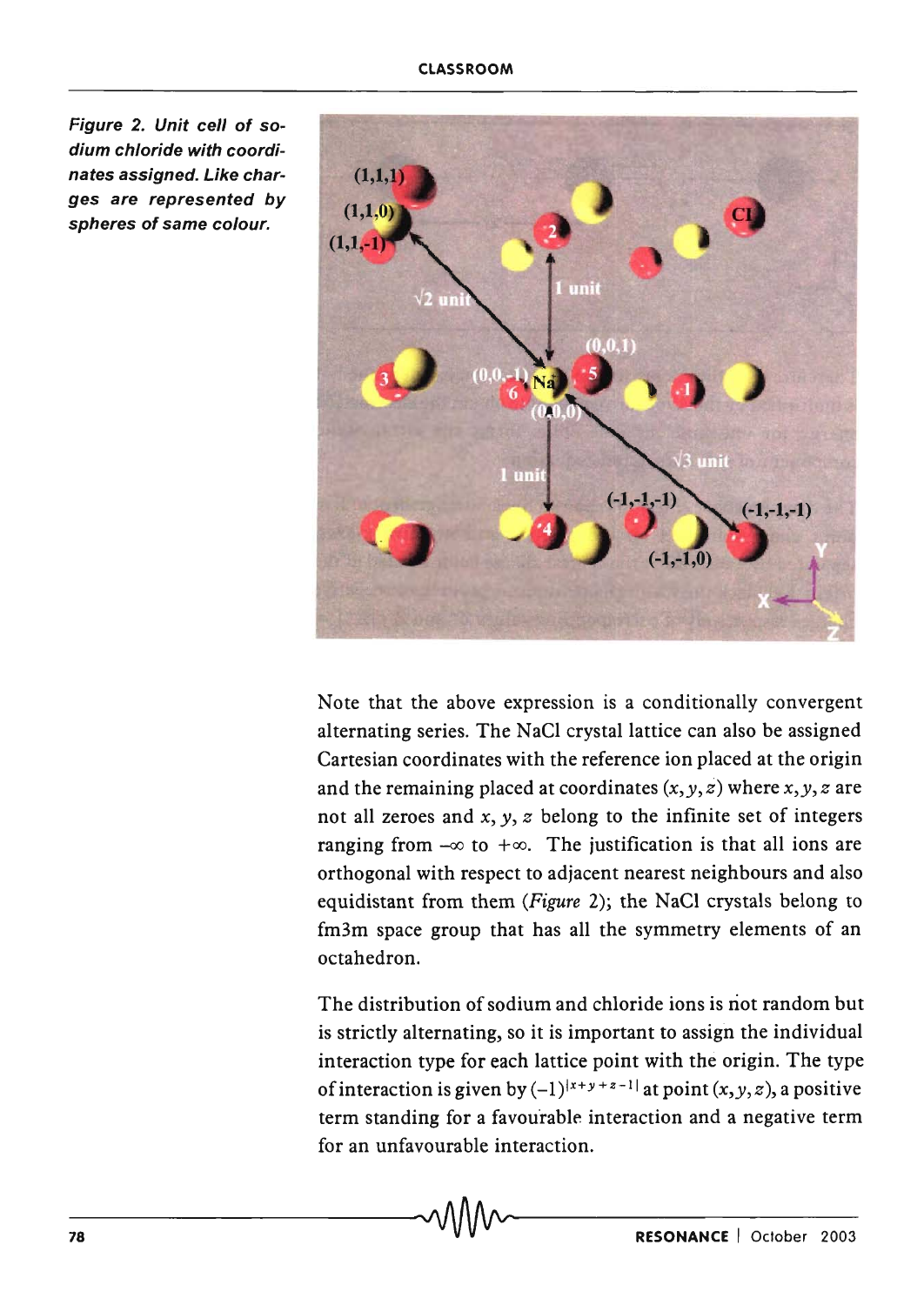Thus, for the three dimensional distribution of charge, the electrostatic energy of the ion at the origin is:

$$
E = \frac{Z^+ Z^-}{4\pi \varepsilon_0} \cdot \sum_{i=-\infty}^{\infty} \sum_{j=-\infty}^{\infty} \sum_{k=-\infty}^{\infty} \frac{(-1)^{|i+j+k-1|}}{\sqrt{(i^2+j^2+k^2)}}; (i,j,k) \neq (0,0,0) \tag{3}
$$

For one mole of ions, the electrostatic energy is:

$$
E = \frac{Z^+ Z^- N_A}{4\pi \varepsilon_0 r} \cdot \sum_{i=-\infty}^{\infty} \sum_{j=-\infty}^{\infty} \sum_{k=-\infty}^{\infty} \frac{(-1)^{|i+j+k-1|}}{\sqrt{(i^2 + j^2 + k^2)}}; (i, j, k) \neq (0, 0, 0)
$$
\n(4)

(since  $r$  was taken as the unit distance)

Comparing this with the electrostatic component of the Born-Landé equation for NaCl crystal, the Madelung constant equals:

$$
M_c = \sum_{i=-\infty}^{\infty} \sum_{j=-\infty}^{\infty} \sum_{k=-\infty}^{\infty} \frac{(-1)^{|i+j+k-1|}}{\sqrt{(i^2+j^2+k^2)}}; (i,j,k) \neq (0,0,0)
$$
 (5)

or  $M_c$  = summation (interaction type/distance between a lattice point and the origin) which is an alternating conditionally convergent series in three dimensions [5].

However, to most students the more familiar form of the Madelung constant is:

$$
M_c = 6 - 12/\sqrt{2} + 8\sqrt{3} - 6/\sqrt{4} + 24/\sqrt{5} - 24/\sqrt{6} - 12/\sqrt{8} + 30\sqrt{9} - \dots
$$
 (6)

Unfortunately this infinite series does not converge to anything and the above representation is wrong [6]. In equation (6), the terms have the form: (type of interaction  $\times$  number of equivalent lattice points)/(distance of the points from the origin). By 'equivalent lattice points' we mean all equidistant lattice points having the same type of interaction with the reference ion. The multiplicity arises from the fact that the distances of points  $(\pm l, \pm m, \pm n), (\pm m, \pm n, \pm l), (\pm n, \pm l, \pm m), (\pm n, \pm m, \pm l), (\pm l, \pm n, \pm l)$  $\pm m$ ), ( $\pm m$ ,  $\pm l$ ,  $\pm n$ ) from the origin are the same. Thus (0,0,1),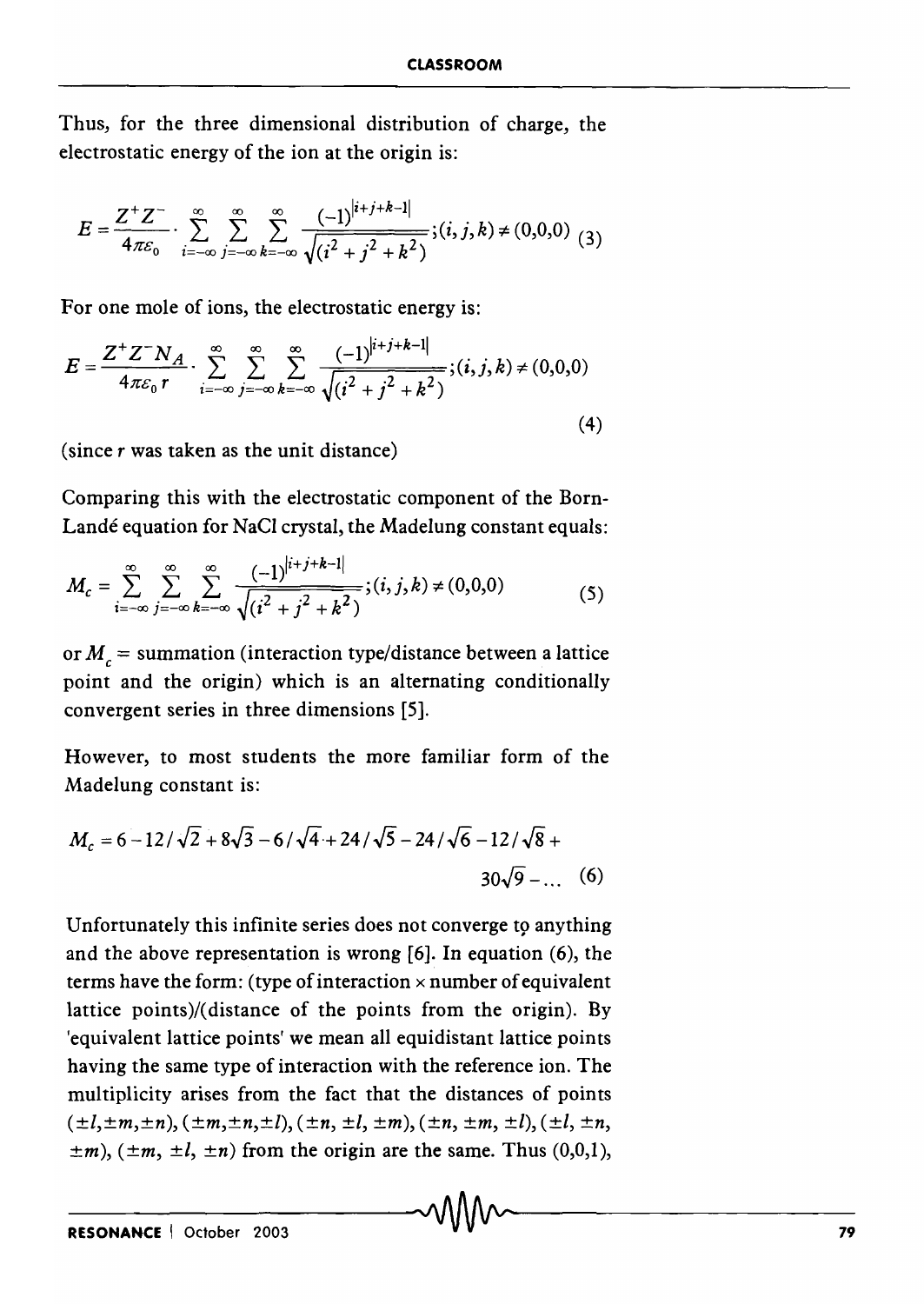$(0,0,-1)$ ,  $(0,1,0)$ ,  $(0,-1,0)$ ,  $(1,0,0)$ ,  $(-1,0,0)$  corresponding to the six CI- ions surrounding the central reference sodium ion, are all at a distance of one unit from the center and have the same interaction type (positive) *(Figure* 2). This forms the first term in (6). Similarly the points  $(0, \pm 1, \pm 1)$ ;  $(\pm 1, \pm 1, 0)$  and  $(\pm 1, 0, \pm 1)$ (12 in all) occupied by sodium ions (given that sodium and chloride ions alternate each other) are equidistant with negative interaction, forming term 2 of (6) and points  $(\pm 1, \pm 1, \pm 1)$  (8 in all) are equidistant with positive interaction being occupied by chloride ions, forming term 3 of (6).

There is one more instance which can yield multiplicity, as in the term 30/ $\sqrt{9}$  in (ii). Since the distance  $\sqrt{9}$  arises from the application of Pythagoras theorem to the three-dimensional lattice, the number 9 is a sum of three integers, which must themselves be squares of integers. But  $9=9+0+0$  and  $9=4+4+1$ , so the points  $(\pm 3,0,0)$ ,  $(0, \pm 3, 0)$ ,  $(0,0, \pm 3)$   $(6$  in all) and  $(\pm 2, \pm 2, \pm 1), (\pm 2, \pm 1, \pm 2), (\pm 1, \pm 2, \pm 2)$  (24 in all) are all at an equal distance from the origin with the same type of interaction  $(3+1)$ = even,  $2+2+1+1$ = even). This gives us the term  $(6+24)$ /  $\sqrt{9}$  or 30/ $\sqrt{9}$ .

Thus the procedure for generating the multiplicity in a term in (6) is:

1. Uniquely decompose the square of distance of a particular lattice point from the origin into sum of three squares of integers (e.g. 9 to  $4+4+1$  and  $9+0+0$ ).

2. For a particular group of three squares, the multiplicity is given by:

$$
m = \frac{3! \times 2^3}{x! \times 2^3} \tag{7}
$$

where *x* is the number of coordinates having the same magnitude and y is the number of coordinates with magnitude O. For example, for  $9 + 9 + 0$  or  $(3,3,0)$ ,  $x = 2$ ,  $y = 1$  and  $m = 12$ . The formula follows from the fact that for non-zero coordinates', two values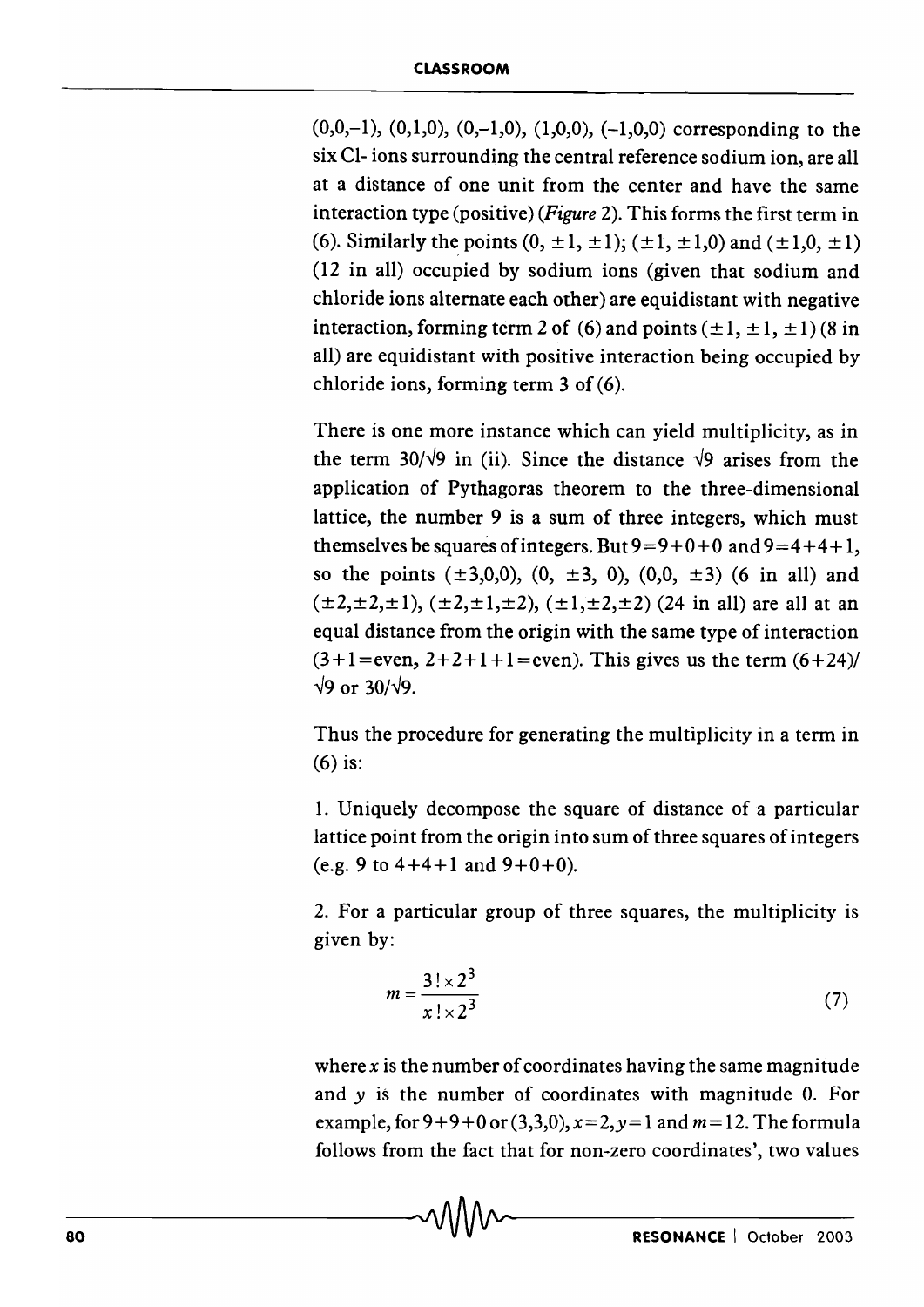(positive and negative) are possible unlike a coordinate with magnitude zero where only 1 value is possible. Any three coordinates can be arranged in 3! ways, where repetition in counting in case of existence of recurring values (the recurring value of 3 for instance in the above example) can be eliminated by dividing  $3!$  by  $x!$ .

3. Add the value obtained from step 2 for all groups obtained from step 1 to generate the total multiplicity.

A simple physical interpretation of multiplicity can be given as the number of lattice points coinciding with the surface of a hypothetical spherical shell of radius equal to the distance of the lattice points from the reference ion, with its centre at the origin. The sum of the first three terms corresponds to summing up (5) from  $-1$  to 1 for i, j, k. However the basic difference between the two is that while summing up (5) leads to summation of corresponding values of lattice points contained within and located on the surface of an expanding cube, summing up (6) leads to summation of the same in and on an expanding sphere [1]. The former approach converges whereas the latter does not [6]. However, in [1], the authors have imposed the condition of charge neutrality for the convergence of (5). Though this approach speeds up convergence to some extent, the condition is not a prerequisite for the convergence of (5).

The value of the Madelung constant correct up to 15 decimal digits is 1.747564594633182 The problem with summing up of the series represented by (5), even by using computers, is its very slow convergence making its use impractical. How slow is the convergence can be realized from the following estimation: Summing up (5) from  $-11$  to  $+11$  for i, j, k (or  $23<sup>3</sup>-1$  steps), convergence is achieved at 1 place after the decimal point, at 2 places after the decimal point after a whopping  $(475<sup>3</sup> - 1)$  steps and if we approximate 475 to square of 23, the computation time increase becomes exponential with respect to increase in degree of accuracy.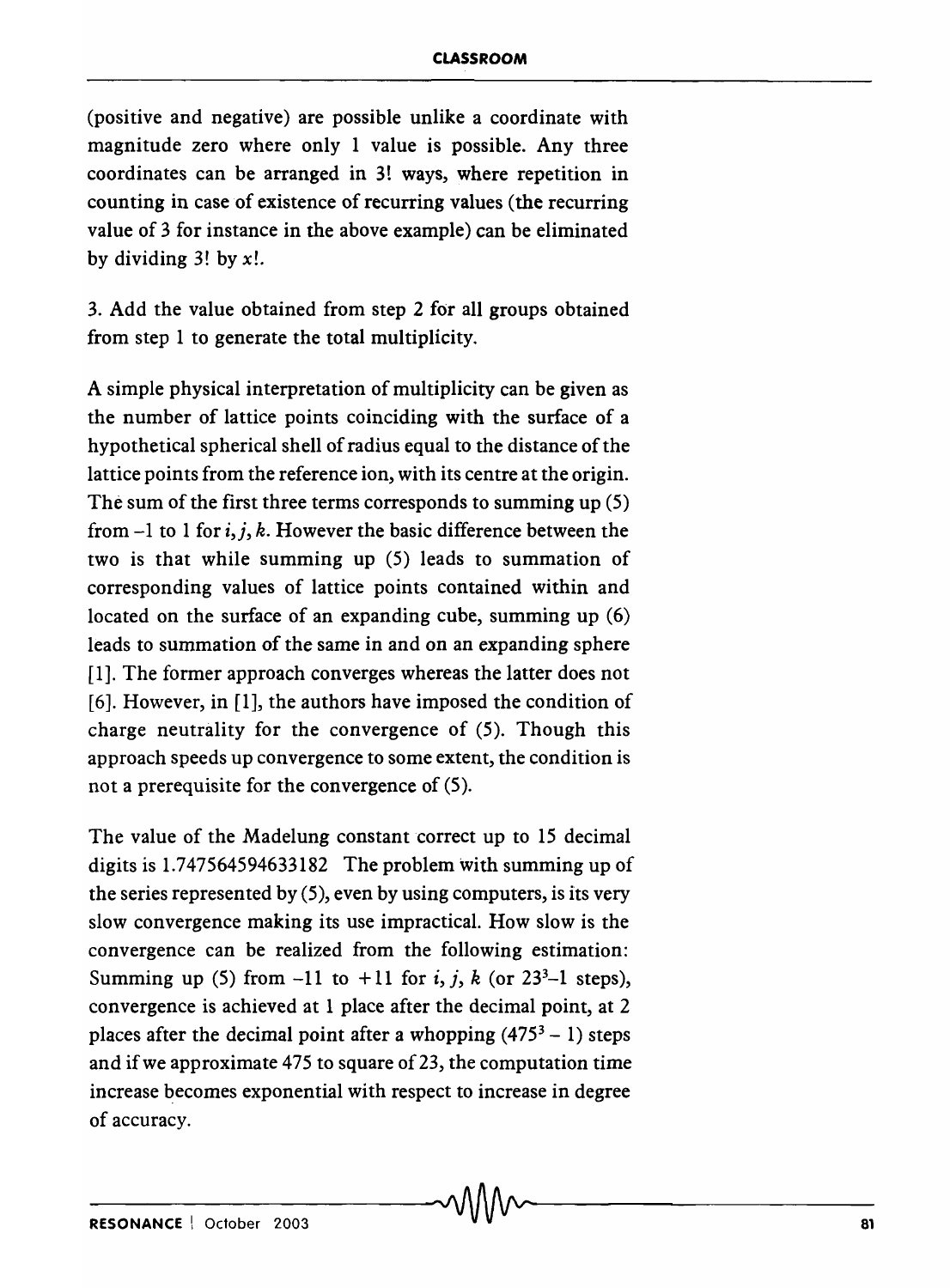However, analytic series that generate the constant but do so by converging much more rapidly have been propounded, notable among them being the Benson-Mackenzie formula and the Hautot formula. With just 100 steps the latter is accurate to 14 decimal places, whereas the former gives the same result with just 36 steps.

Benson-Mackenzie formula:

$$
M_c = 12\pi \sum_{m=1, n=1}^{6} \sec h^2 \{ [\pi \sqrt{((2m-1))}^2 + (2n-1)^2)]/2 \}
$$
  
= 1.7475645946 3318 (8)

Hautot formula ;

$$
M_c = -\frac{\pi}{2} + \frac{9\ln 2}{2} - 12 \sum_{m=1, n=1}^{6} \frac{(-1)^m \csc h[\pi\sqrt{(m^2 + n^2)}]}{\sqrt{(m^2 + n^2)}} =
$$
  
1.7475645946 3318 (9)

### A Considerably Fast and Simple Algorithm to Approximate the Constant on a PC

From (7), the following facts stand true:

For

1.  $(N, 0, 0)$ , there are at least six equivalent lattice points,

2.  $(N, n, 0)$ ,  $n < N$ ,  $N > 1$ , there are at least 24 equivalent lattice points,

*3. (N, N,* 0), there are at least 12 equivalent lattice points (all with negative interaction for the NaCl crystal),

4.  $(N, n, m), m < n < N, N > 2$ , there are at least 48 equivalent lattice points,

5.  $(N, n, n)$ ,  $n < N, N > 1$  there are at least 24 equivalent lattice points,

6.  $(N, N, n)$ ,  $n < N$ ,  $N > 1$ , there are at least 24 equivalent lattice points,

*7. (N, N,* N), there are at least 8 equivalent lattice points,

where  $N$ ,  $n$ ,  $m$  are natural numbers.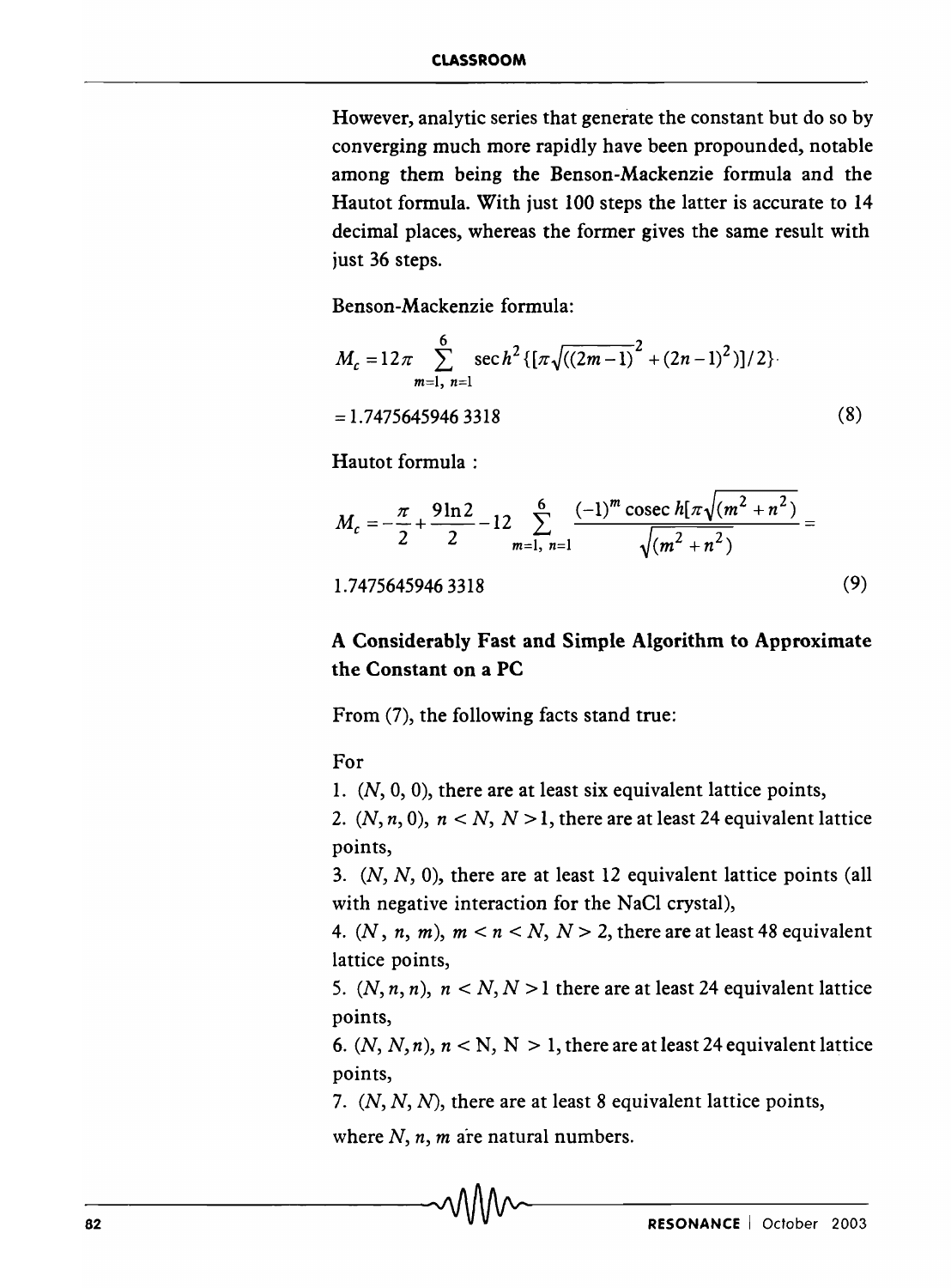For any natural number N such that  $n = 1$  to  $N - 1$  and m is always less than *n,* if we calculate the inverse of the distance from the origin, multiply it with the interaction type and the number of equivalent points mentioned above for all coordinates falling under 1-7 and sum them up (see (6)), we get a fast summation of corresponding values for lattice points on the surface of a cube of side  $2N + 1$  units. Summing up all values obtained for  $N = 1$ corresponds to summing up (5) from  $-1$  to 1 for i, j, k. Adding this to the value obtained for  $N = 2$ , corresponds to summing up (5) from  $-2$  to 2 for i, j, k. Thus the sequence of partial sums of series (5) can be generated easily. A characteristic of this sequence is that its term Sn oscillates about the limit (the Madelung constant), with steadily decreasing amplitude for  $n = 1, 2, 3, ..., N$ (See *Figure* 3, the value of Sn corresponds to the value of *XlIYl,*  for the nth cycle. The value can be resident in either memory space  $X1$  or  $Y1$ , depending on the initial allocation, see below), ( sequence of partial sums of an alternating conditionally convergent series in dimension one).

This characteristic is exploited by a recursive algorithm which employs a method of successive means to accelerate convergence and reach as close to the limit as the computer permits.

1. In the first cycle all interactions for  $N = 1$  are calculated and stored in memory space, say Xl.

2. In the second cycle all interactions for  $N = 2$  are calculated, added to the value obtained for  $N = 1$  and stored in memory space, say Y1.

3. Next the mean of XI and Yl is taken and stored in memory space, say X2.

4. In the third cycle all interactions for  $N = 3$  are calculated and added to the value obtained for  $N = 1 + N = 2$  and stored in memory space Xl, replacing the old value of Xl.

5. Next the mean of Xl and Yl is taken and stored in Y2.

6. The mean of X2 and Y2 is taken and stored in memory space X3.

The process is continued until the computer finds that values of